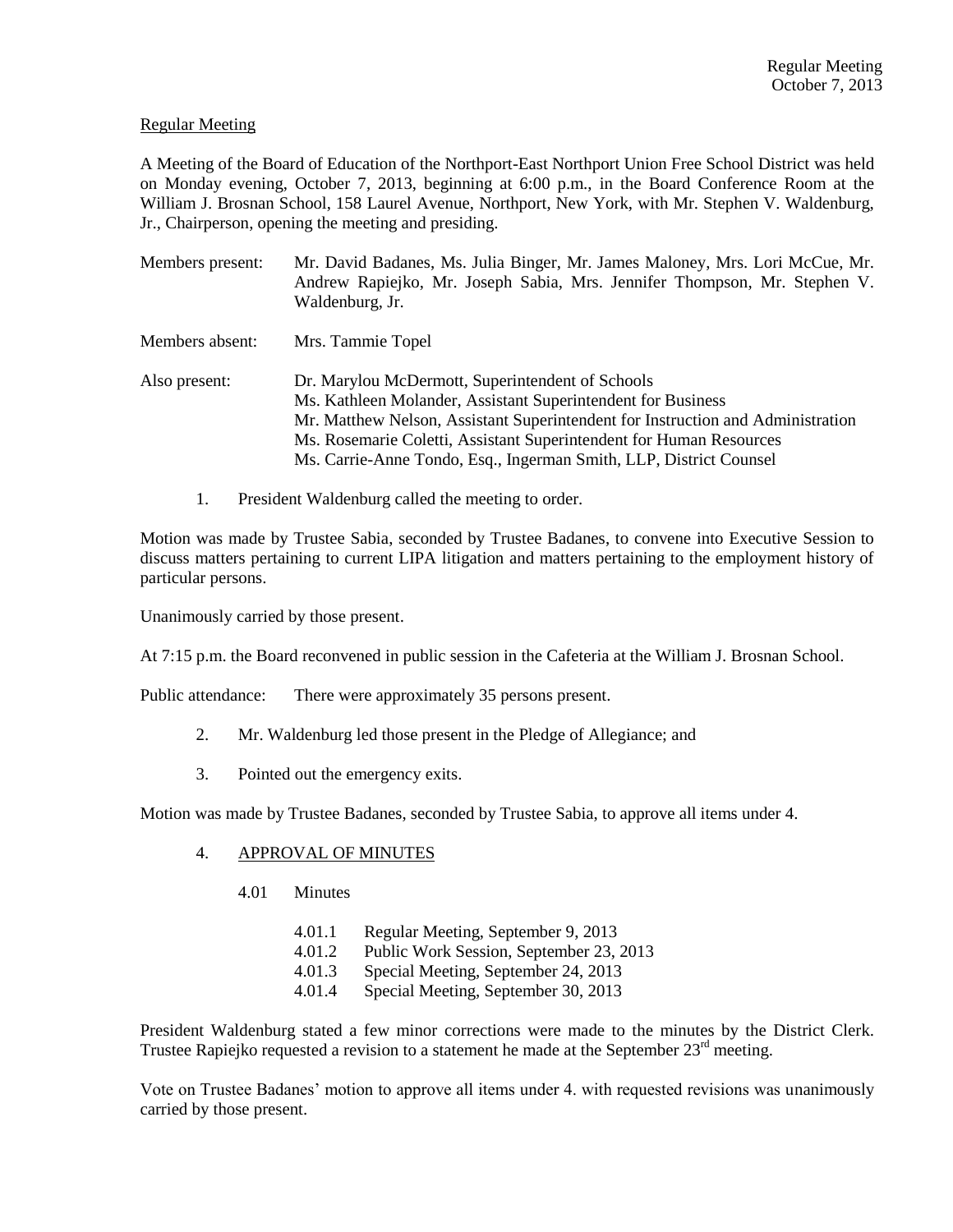#### 5. SPECIAL REPORTS/ANNOUNCEMENTS FROM THE SUPERINTENDENT

5.01 Annual Report of the Independent Auditor, prepared by Cullen & Danowski, LLP for the year ended June 30, 2013.

Mr. Peter Rodriguez of Cullen & Danowski, LLP stated that his firm is the external auditors of the Northport-East Northport Union Free School District and they performed an audit of the District following government auditing standards gathering enough evidence to issue an opinion. Mr. Rodriguez stated that an unmodified opinion was issued on the financial statements, noting that they were free of material misstatements. An unmodified opinion is the highest level of opinion which represents that there are no material weaknesses. Mr. Rodriguez stated that his firm performed a single audit on federal grants and also expressed an unmodified opinion noting there were no instances of noncompliance with grants, laws and regulations. A management letter was issued with comments on the prior year's follow-up, one on extraclassroom activity funds, and a new recommendation for this year.

Trustee Rapiejko stated that the Audit Committee met and reviewed the draft reports quite thoroughly. There were minor comments which were addressed and the committee voted unanimously to recommend that the Board accept the report.

Motion was made by Trustee Rapiejko, seconded by Trustee McCue, approving items 5.02 and 5.03.

5.02 Accepting the Annual Report of the Independent Auditor, prepared by Cullen & Danowski, LLP for the year ended June 30, 2013

5.03 Accepting the Federal Single Audit, prepared by Cullen & Danowski, LLP for the year ended June 30, 2013

Vote on Trustee Rapiejko's motion to approve items 5.02 and 5.03 was unanimously carried by those present.

Motion was made by Trustee McCue, seconded by Trustee Maloney to approve item 5.04

5.04 Approving the following Appropriated Reserves, Budget Confirmation and Tax Levy resolutions:

5.04.1 "RESOLVED, that pursuant to voter approval on May 21, 2013 of Proposition No. 1, the 2013-2014 Budget Appropriation shall be,

Proposition 1 Annual School District Budget \$156,596,051 Total Budget Appropriation \$156,596,051"

5.04.2 "RESOLVED that, pursuant to Section 1318, Subdivision 1, of the Real Property Tax Law, the District shall retain \$6,235,130 of its 2012-2013 total unassigned fund balance, said amount being 3.98% of the voter approved budget and shall apply to the 2013-2014 tax levy the sum of \$3,300,000, the remainder of the 2012-2013 total unassigned fund balance."

5.04.3 "RESOLVED, that pursuant to Subdivision 12 of Section 1604 of the Education Law, the estimated receipts, including the application of the remaining unassigned fund balance as determined above in 5.04.2 and the required levy of taxes for school district purposes, be established as follows:

Estimated Receipts \$20,679,937 Tax Levy (includes estimated STAR reimbursement of \$9,925,000) \$135,916,114"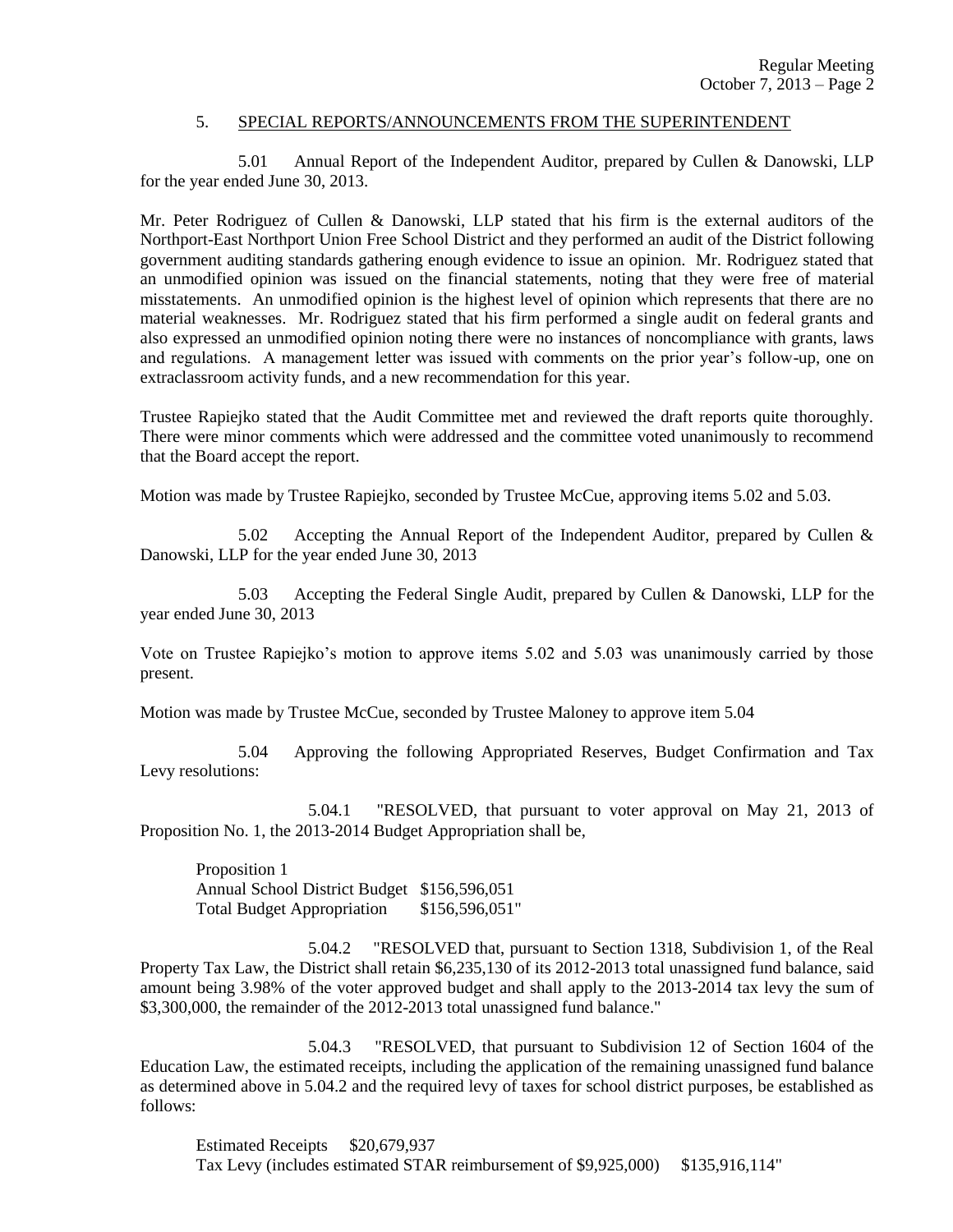5.04.4 "RESOLVED that, pursuant to 259 and Subdivision 5(a), Section 1804 of the Education Law, the following additional tax levy also be established:

For the School District Library as requested by the Library Trustees \$9,329,400"

5.04.5 "RESOLVED that, pursuant to Section 8 of the Suffolk County Tax Act and based upon the assessed valuation which has been certified to the District by the Town Assessor, the following computed tax rate per \$100 of assessed valuations be adopted and order certified to the Supervisor of the Town, together with the dollar amounts to be raised by the President of the Board:

|                                    | Amount to be Levied | Estimated Tax Rate/\$100 AV |
|------------------------------------|---------------------|-----------------------------|
| For Regular School Purposes        | \$135,916,114       | \$167.941                   |
| For School District Public Library | \$9,329,400         | \$11.528"                   |

Vote on Trustee McCue's motion to approve the Appropriated Reserves, Budget Confirmation and Tax Levy resolutions was unanimously carried by those present.

President Waldenburg reviewed the upcoming Board meetings of October 21<sup>st</sup>, November 4<sup>th</sup> and November  $18<sup>th</sup>$ .

Dr. McDermott announced that the District has received state approval for the renovations at the three secondary auditoriums and will be meeting shortly to determine the timetable.

## 7. PUBLIC PARTICIPATION

Name Comment

Christian Ranieri Stated that he has a developmental disability called autism and that he has Student come a long way in life. Christian stated that he felt the decision made by a person at Northport High School to suspend him for two days was discriminatory, that he was trying to self-advocate, and that his IEP and Behavior Intervention Plans were not implemented. Christian stated that the Self-Advocacy Association taught him nothing for me, without me.

President Waldenburg stated that the Board of Education is unable to discuss student disciplinary actions in public session under Federal and State guidelines and that the entire discussion is totally improper for a public session.

Dr. McDermott stated that the District is acting in accordance with Education Law and matters of student discipline are not to be discussed in public.

Motion was made by Trustee McCue, seconded by Trustee Maloney, to reorder the agenda and go back to communications.

Unanimously carried by those present.

- 6. COMMUNICATIONS
	- 6.01 Communications to the Board of Education

6.01.1 E-mail from Mr. Albert Prisco, received September 23, 2013, re:

LIPA Certiorari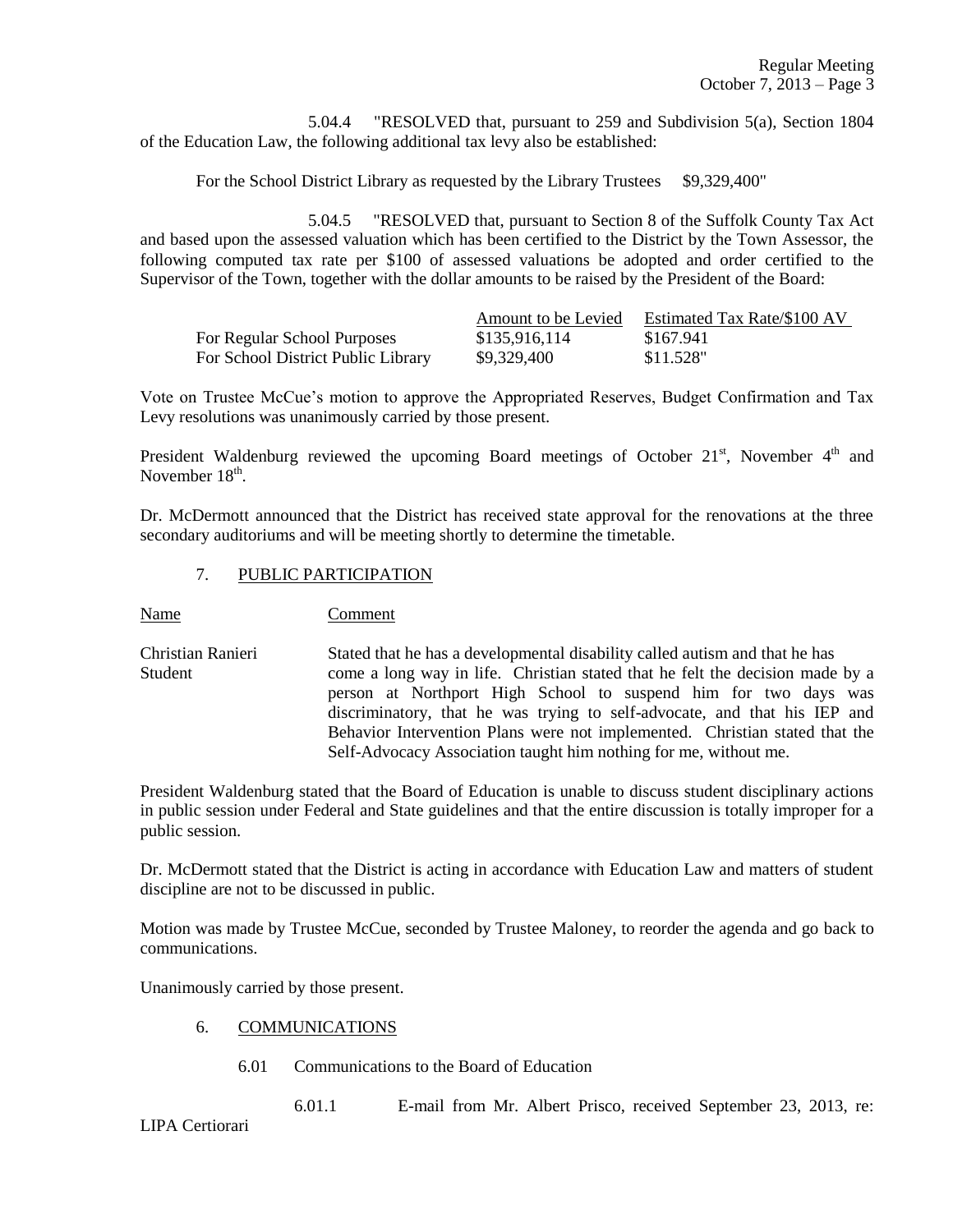Mr. Prisco addressed the Board stating that he would like the Board to invite State Education Commissioner King to a meeting at the District to discuss what would happen if all school districts were consolidated into one. Mr. Prisco stated that Dr. King had encouraged consolidation and it was time to start thinking about it especially with LIPA.

President Waldenburg stated that there is no new information regarding LIPA and that the Board is doing its due diligence. Mr. Waldenburg stated that it would be more appropriate if a meeting was sponsored by BOCES.

Dr. McDermott stated that there is a meeting at Oyster Bay High School on October  $15<sup>th</sup>$  and suggested that Mr. Prisco attend that meeting and speak with Dr. King.

Motion was made by Trustee Maloney, seconded by Trustee Thompson, to approve all items under 8. and 9., including Supplemental items 8.01.1 (Schedule A #66-74), 8.01.2 (Schedule B #22-30) and 8.05 (Indemnification Resolution)

## 8. SUPERINTENDENT'S REPORT, GENERAL – FOR BOARD ACTION

8.01 Personnel Schedules, each dated October 7, 2013, and each attached and made part of the official minutes:

- 8.01.1 Schedule A Certified Staff (including Supplemental A #66-74)
- 8.01.2 Schedule B Non-Instructional Staff (including Supplemental B #22-30)
- 8.01.3 Schedule D Extra Pay
- 8.01.4 Schedule J Committee on Special Education
- 8.01.5 Schedule K PDC NASA
- 8.01.6 Schedule L PDC UTN

President Waldenburg noted the following staff retirements: Douglas O'Loughlin after thirty-nine years and seven months, Kathleen Santoro after seventeen years and three months, and James Hoffman after twenty-five years and six months.

8.02 Receiving for a second reading and adopting revisions to the following policies:

 $8.02.1$  #6700 – Purchasing Policy

8.02.2 #9511 – Pay Rates for: Continuing Education and Recreation Teachers and Temporary, Substitute and Student Non-Instructional Employees

8.03 Approving request for travel for students to countries outside of the United States during the 2013-2014 school year:

- Nicaragua February 12-21, 2014
- Nicaragua April 9-18, 2014

8.04 Approving the following resolution:

"BE IT RESOLVED, that the Board of Education hereby authorizes the District to enter into an agreement with BBS Architects & Engineers, P.C. for the 2013-2014 capital improvements projects, subject to mutually agreeable terms and conditions to be reviewed and approved by District Counsel;

BE IT FURTHER RESOLVED, that the Board of Education hereby authorizes the President of the Board of Education to execute said Agreement on behalf of the Board of Education"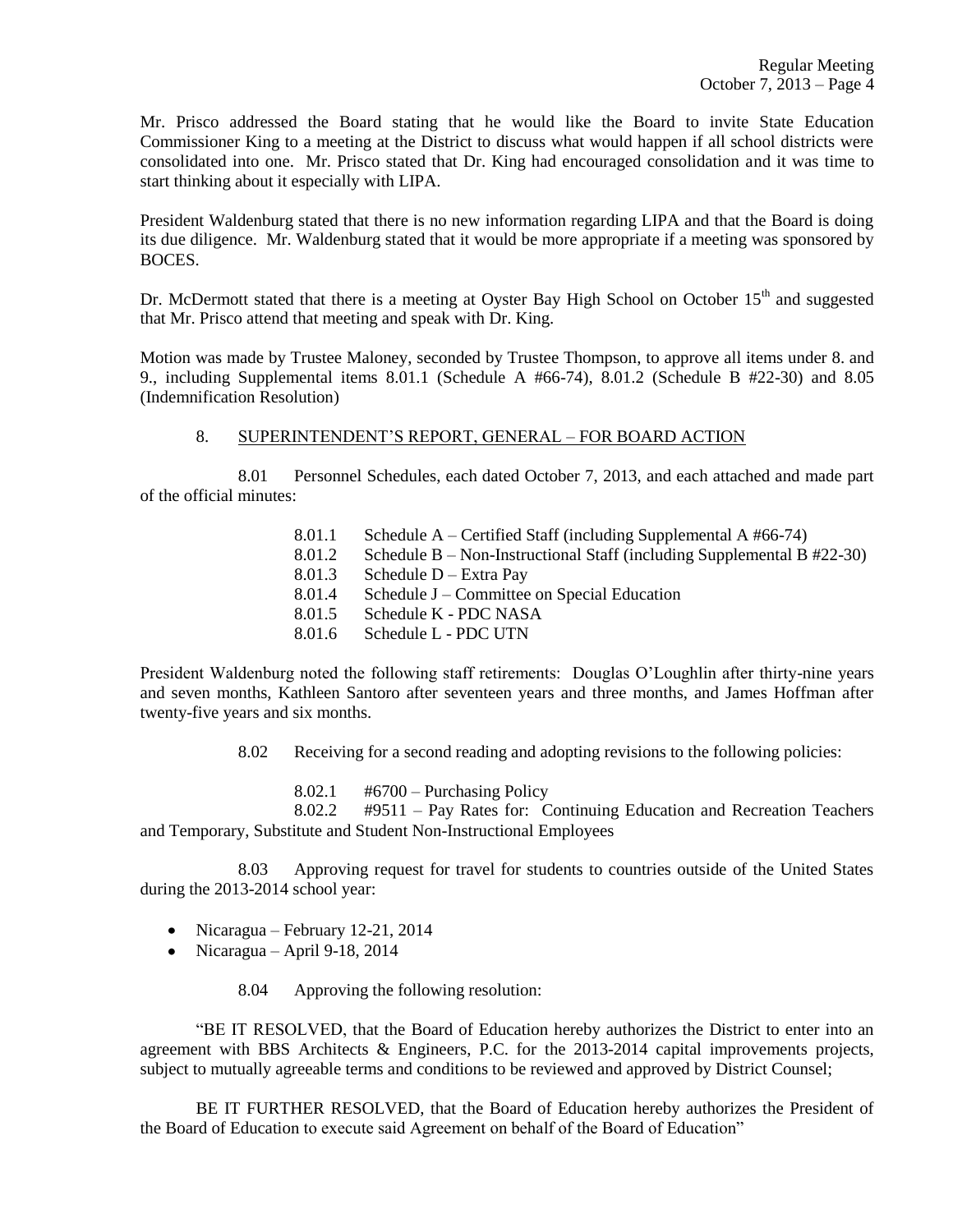8.05 Approving the following resolution:

"WHEREAS, in accordance with Education Law §3811 and/or Public Officer's Law §18, Marylou McDermott, Superintendent of Schools, Christina Pulaski, Director of Special Education, Irene McLaughlin, Principal, Denise Keenan, Assistant Principal, Terrence Hinson, Chairperson of Guidance, and Regina Thomas, Guidance Counselor have submitted timely written requests for a legal defense and indemnification in a lawsuit, entitled Mona Conway, et. al. v. Board of Education of Northport-East Northport School District et al., Civil Action No. Index No. CV-13-5283 (United States District Court, Eastern District of New York), in which they are named as individual defendants; and

WHEREAS, there are allegations in the legal action arising from the performance of the abovereferenced employee's duties and responsibilities within the scope of their employment; and

NOW, THEREFORE, BE IT RESOLVED, that the Board of Education hereby agrees to defend and indemnify the above named employees and designates Ingerman Smith, L.L.P. to represent the individual defendants in addition to the District in the above-referenced lawsuit."

### 9. SUPERINTENDENT'S REPORT, FINANCIAL – FOR BOARD ACTION

9.01 Taking specified action on the following BIDS:

EDUCATIONAL 9.01.1 AWARD: Uniforms - Security 9.01.2 AWARD: Uniforms – School Lunch

### TRANSPORTATION

9.01.3 AWARD: Transportation for District Students with Disabilities and District Students Attending Out-of-District Schools

9.02 Approving a Supplementary Education Services Agreement between the Northport-East Northport Union Free School District and Iron Mountain Information Management, LLC

9.03 Approving a Special Education Services Agreement between the Board of Education of the Northport-East Northport Union Free School District and the Oyster Bay-East Norwich Central School District

9.04 Approving the following donations to the District:

9.04.1 In memory of James Waters to the David Trachtenberg Memorial Scholarship Fund: \$35.00 from James and Megan Albin, \$25.00 from Patricia Conroy, \$25.00 from Patricia and Christopher Lynch, \$25.00 from Shannon Craft, \$35.00 from Kathleen Molander, \$50.00 from Kathryn and William Sheridan, \$50.00 from Martha Antonello, \$50.00 from Robert Feinstein, \$100.00 from Marylou McDermott, \$100.00 from Anne Whooley, \$175.00 from Maryann and Christopher Powers, \$100.00 from Kerry and Glenn Staudigel

9.04.2 To the Robert and Marjorie Krueger Scholarship Fund: \$10.00 from Samantha and Stephen Giorgio, \$100.00 from Paul and Lillian Ludwig, \$30.00 from Edna Susman, \$50.00 from Wentworth and Maeann Myers, \$25.00 from Richard and Lauren Straub, \$10.00 from Peter and Catherine DiGennaro, \$25.00 from William and Rosemary Becker, \$100.00 from Randall and Deborah Peltz, \$50.00 from Timothy and Sandra Buzard, \$25.00 from Helen Langill, \$25.00 from Sean and Tara Moran, \$50.00 from Harold and Kileen Mohr, \$100.00 from Cheryl and Patrick Moran, \$50.00 from Donald and Frances McGarry, \$100.00 from Kenneth Schwartzman, \$25.00 from Jorge Puente, \$185.00 from Paul and Christine Zacher, \$25.00 from Sandra Palminteri, \$15.00 from Marvin and Miriam Feinstein, \$100.00 from Cynthia and Ovide Pomerleau, \$30.00 from Col. Alan G and Katherine Vitters,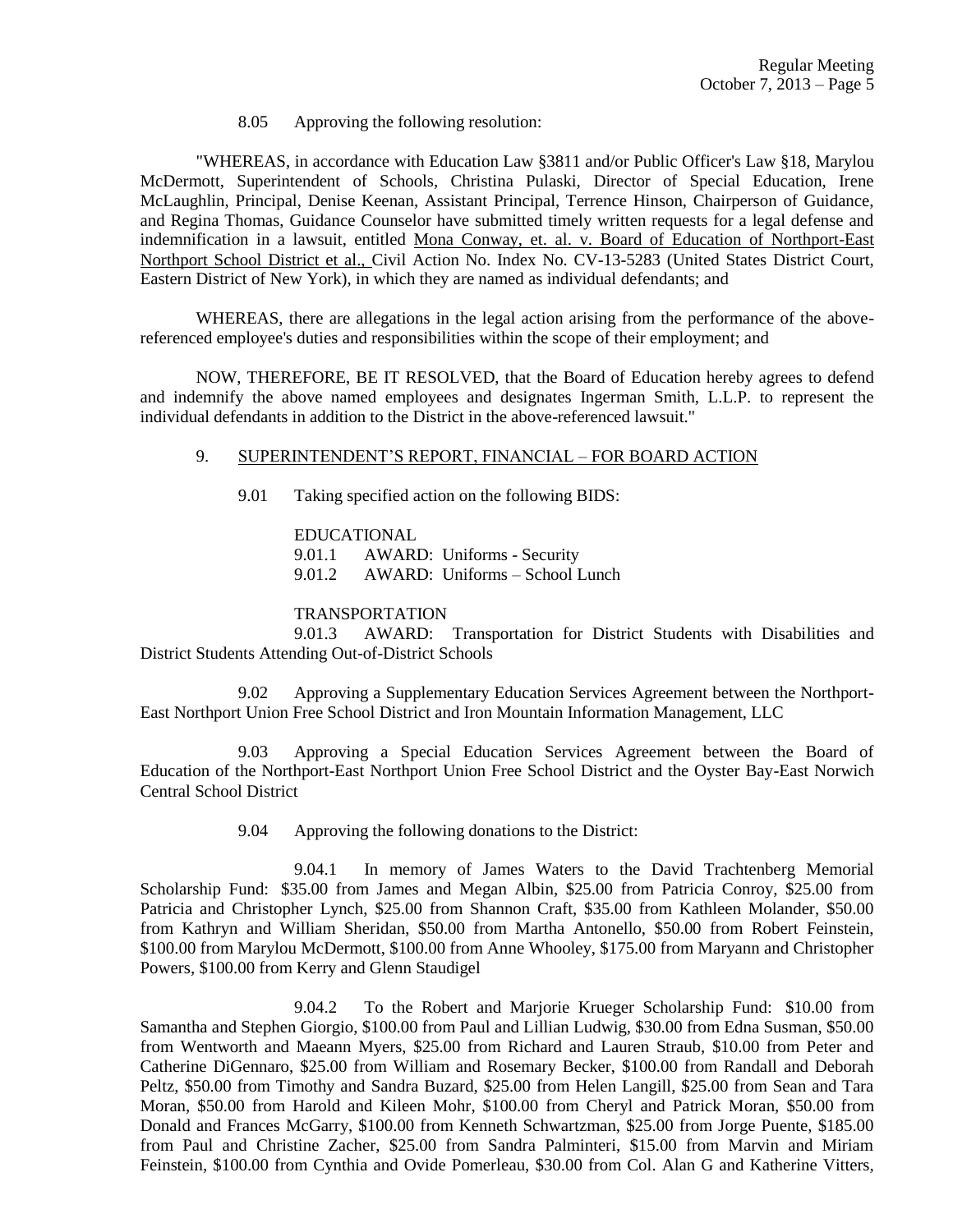\$25.00 from Earl and Susan Burt, \$10.00 from Janet McKenna, \$25.00 from Elizabeth Meade, \$50.00 Louis and Betty DiGennaro, \$10.00 from Doris Nostrand, \$25.00 from Maurine Failey, \$100.00 from Marie and Dean Failey, \$500.00 from James and Debra Koziarz, \$150.00 from Donald and Christine Casey, \$100.00 from Andrea and Timothy Gladding, \$25.00 from Donna Basile, \$25.00 from Roger and Diane Stein, \$100.00 from NYSCAME - Suffolk Chapter

9.04.3 A set of LP Bongos from Ms. Diane Nikunen to the Northport Music Department, value estimated by the donor to be \$100.00

9.04.4 \$25.00 from Jon Gregurich to the Michael Kauffman Memorial Scholarship Fund

9.04.5 \$100.00 from Michael and Evelyn Williams, \$190.00 from Tara McGrath, \$10.00 from Ellie Valianos to the David Trachtenberg Memorial Scholarship Fund

9.04.6 A darkroom photo enlarger and related equipment to the Northport High School Visual Arts Department from Robert Hasenzahl, value estimated by the donor to be \$4,000.00

9.05 Approving Treasurer's Report and Monthly Summary of Receipts and Disbursements:

9.05.1 Treasurer's Report for the period June 1, 2013 through June 30, 2013

9.05.2 Monthly Summary of Receipts and Disbursements for the month ending

June 30, 2013

- 9.06 Approving the Schedule of Investments as of June 30, 2013
- 9.07 Approving the Collateral Schedule as of June 30, 2013
- 9.08 Approving the Bank Reconciliation Report for the Month ended June 30, 2013
- 9.09 Approving Student Activity Account Reports for April 2013 through June 2013

from:

- 9.09.1 Northport High School
- 9.09.2 East Northport Middle School
- 9.09.3 Northport Middle School

9.10 Approving the General Fund Projected Cash Flow Statement for the year ending 2012-2013, Actual Data July 1, 2012 – June 30, 2013

9.11 Approving the Claims Auditor's Reports for Warrants and Schedule of Claims for payments dated:

June 2013 (Wire Transfer Report), June 14, 2013 (Payroll Trust & Agency Warrant), June 14, 2013 (Accounts Payable Warrant), June 21, 2013 (Payroll Trust & Agency Warrant), June 28, 2013 (Accounts Payable Warrant), June 28, 2013 (Payroll Trust & Agency Warrant), June 2013 (Claims Audit Report)

9.12 Approving the Claims Auditor's Reports for Warrants and Schedule of Claims for payments dated:

July 2013 (Wire Transfer Report), July 12, 2013 (Payroll Trust & Agency Warrant), July 15, 2013 (Accounts Payable Warrant), July 26, 2013 (Payroll Trust & Agency Warrant), July 31, 2013 (Accounts Payable Warrant), July 2013 (Claims Audit Report)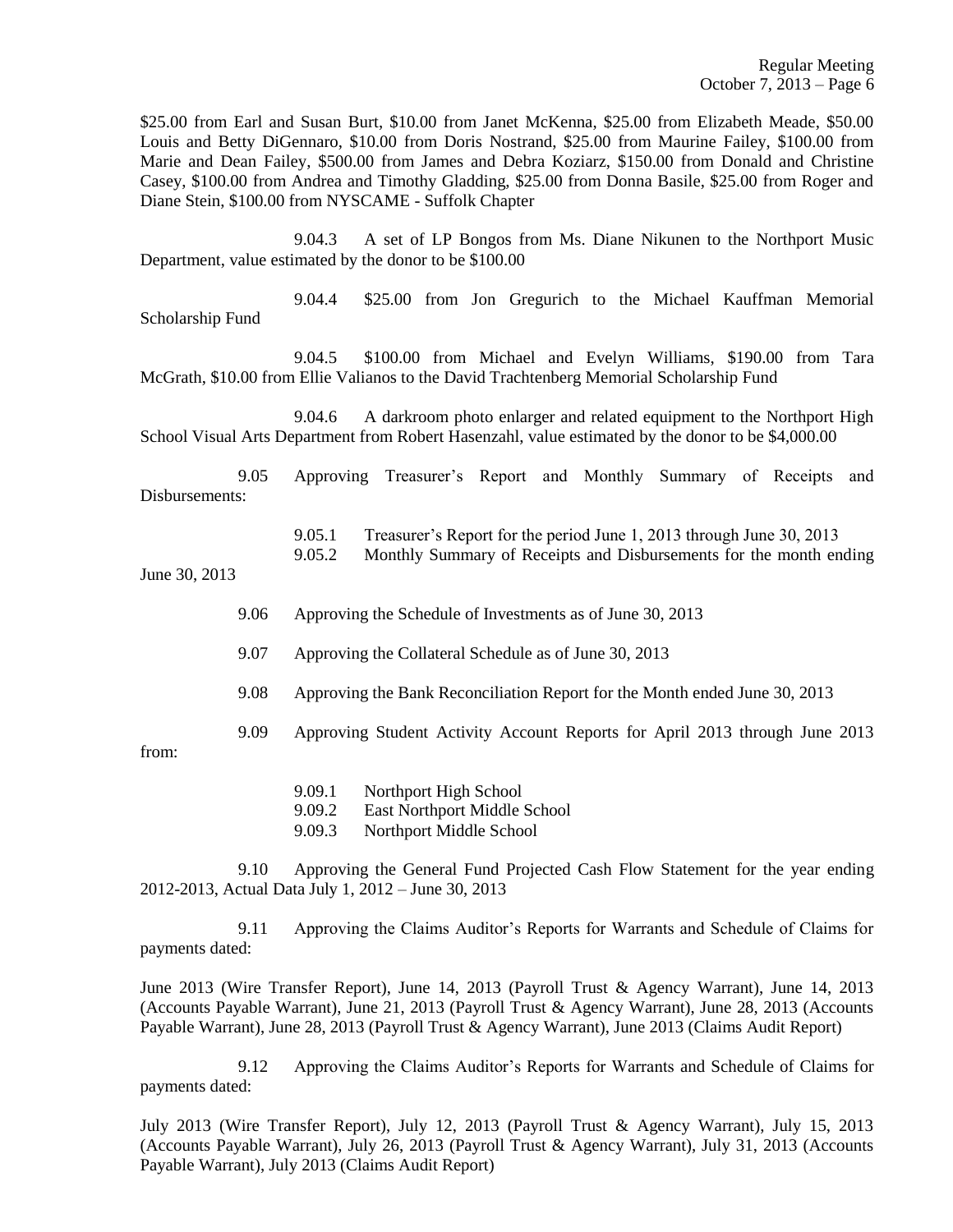9.13 Approving Claims Auditor's Report – Payroll Audit for the Payroll Distribution/Audit dated June 14, 2013 (BAS)

9.14 Approving the End of Year Transfer of Funds to balance the 2012-2013 budget

9.15 Approving Treasurer's Report and Monthly Summary of Receipts and Disbursements:

9.15.1 Treasurer's Report of the period July 1, 2013 through July 31, 2013

9.15.2 Monthly Summary of Receipts and Disbursements for the month ending

July 31, 2013

9.16 Approving Schedule of Investments as of July 31, 2013

9.17 Approving Collateral Schedule as of July 31, 2013

9.18 Approving Bank Reconciliation Report for the Month ended July 31, 2013

9.19 Approving Projected Cash Flow Statement for the year ending 2012-2013, Actual Data July 1, 2013 – July 31, 2013, Estimated Data August 1, 2013 – June 30, 2014

9.20 Approving a Supplementary Education Services Agreement between the Northport-East Northport Union Free School District and Helping Hands Children's Services (Special Education)

9.21 Approving a Supplementary Education Services Agreement between the Northport-East Northport Union Free School District and Education Incorporated (Special Education)

9.22 Approving a Supplementary Education Services Agreement between the Northport-East Northport Union Free School District and Melanie Herzfeld, Au. D., Audiologist, P.C. (Special Education)

9.23 Approving a Supplementary Education Services Agreement between the Northport-East Northport Union Free School District and George Wurzer (Special Education)

9.24 Approving a Supplementary Education Services Agreement between the Northport-East Northport Union Free School District and Joan Bishop Perrone (Special Education)

9.25 Approving a Supplementary Education Services Agreement between the Northport-East Northport Union Free School District and Robyn Mikulas, OT, PC (Special Education)

9.26 Approving a Supplementary Education Services Agreement between the Northport-East Northport Union Free School District and Foster Physical Therapy (Special Education)

9.27 Approving a Supplementary Education Services Agreement between the Northport-East Northport Union Free School District and Creative Tutoring, Inc. (Special Education)

9.28 Approving a Supplementary Education Services Agreement between the Northport-East Northport Union Free School District and JNC Services, Inc./Top Grade (Special Education)

9.29 Approving a Supplementary Education Services Agreement between the Northport-East Northport Union Free School District and United Cerebral Palsy Assn. of Greater N.Y. (Special Education)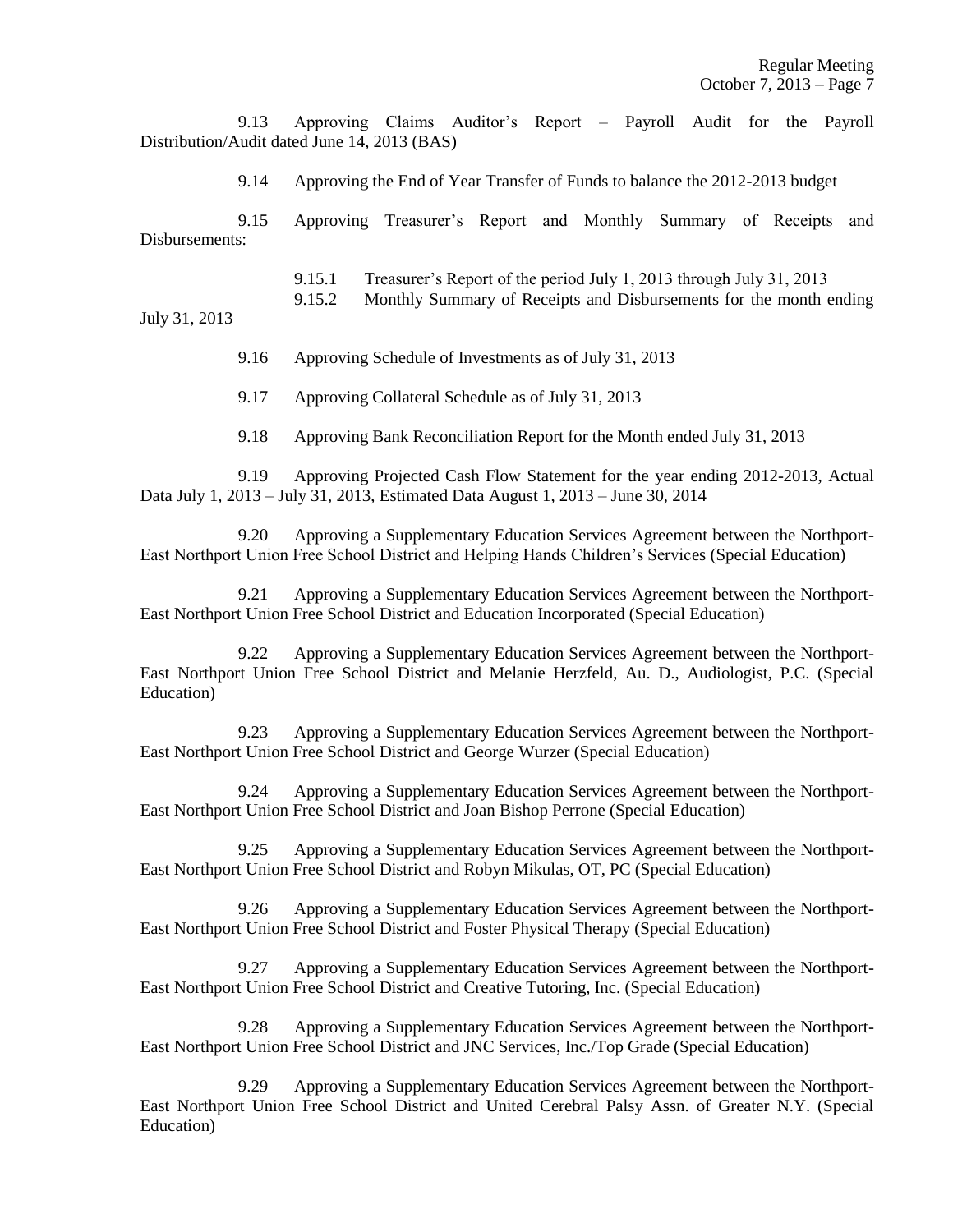9.30 Approving a Supplementary Education Services Agreement between the Northport-East Northport Union Free School District and Horizon Healthcare Staffing (Special Education)

9.31 Approving a Supplementary Education Services Agreement between the Northport-East Northport Union Free School District and Islip Tutoring Service, Inc. (Special Education)

9.32 Approving a Supplementary Education Services Agreement between the Northport-East Northport Union Free School District and Home Care for Children (Special Education)

9.33 Approving a 2013-2014 Professional Services Contract Renewal between the Northport-East Northport Union Free School District and Islip Tutoring Service, Inc. (Special Education)

9.34 Approving a Supplementary Education Services Agreement between the Northport-East Northport Union Free School District and Hope for Youth, Inc. (Student Support Services)

9.35 Approving a Supplementary Education Services Agreement between the Northport-East Northport Union Free School District and Hope for Youth, Inc. (Special Education)

9.36 Approving a Supplementary Education Services Agreement between the Northport-East Northport Union Free School District and Clifford S. Trotter Associates (Student Support Services)

9.37 Approving a Supplementary Education Services Agreement between the Northport-East Northport Union Free School District and Homecare Therapies dba Horizon Healthcare Staffing (Student Support Services)

9.38 Approving a Supplementary Education Services Agreement between the Northport-East Northport Union Free School District and St. James Tutoring, Inc./Education at Mather (Student Support Services)

9.39 Approving a Supplementary Education Services Agreement between the Northport-East Northport Union Free School District and St. James Tutoring, Inc./Education at Mather (Special Education)

9.40 Approving a Supplementary Education Services Agreement between the Northport-East Northport Union Free School District and Mill Neck Interpreter Service (Special Education)

9.41 Approving a Consultant Agreement between the Northport-East Northport Union Free School District and Tim Green (ENMS and NMS)

9.42 Approving a Rider to Agreement between the Northport-East Northport Union Free School District and Mount Alvernia (NHS)

9.43 Approving a Supplementary Education Services Agreement between the Northport-East Northport Union Free School District and David Levine (NMS)

9.44 Approving a Supplementary Education Services Agreement between the Northport-East Northport Union Free School District and Motivational Media Assemblies (NMS)

9.45 Approving a Supplementary Education Services Agreement between the Northport-East Northport Union Free School District and Home Care for Children (Student Support Services)

9.46 Approving a Supplementary Education Services Agreement between the Northport-East Northport Union Free School District and Mill Neck Interpreter Service (NHS)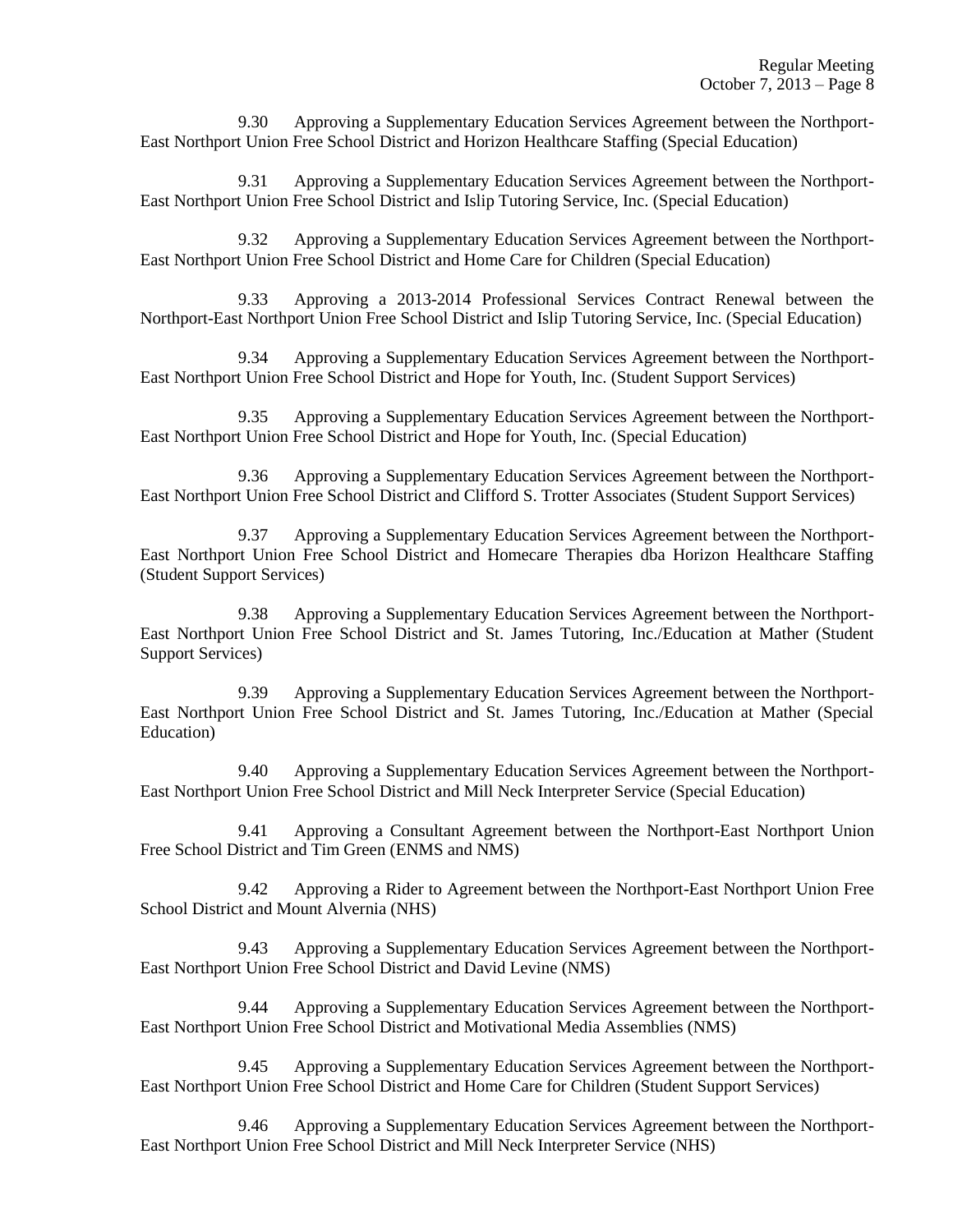9.47 Approving a Supplementary Education Services Agreement between the Northport-East Northport Union Free School District and Mill Neck Interpreter Services (Special Education)

9.48 Approving a 2013-2014 Agreement between the Northport-East Northport Union Free School District and Judge Rotenberg Educational Center, Inc. (Special Education)

9.49 Approving a Dramatic Performing Rights License and Production Contract between the Northport-East Northport Union Free School District and Music Theater International (OAS)

9.50 Approving a Supplementary Education Services Agreement between the Northport-East Northport Union Free School District and Creative Tutoring, Inc. (Student Support Services)

9.51 Approving a Supplementary Education Services Agreement between the Northport-East Northport Union Free School District and Islip Tutoring Services, Inc. (Student Support Services)

9.52 Approving a 2013-2014 Consultant Services Contract between the Board of Education of the Northport-East Northport Union Free School District and the Long Island Home d/b/a South Oaks Hospital (Special Education)

9.53 Approving the following resolution:

"RESOLVED, that the Board of Education accept the donation of \$342.53 toward the purchase of supplies for East Northport Middle School and increase the 2013-2014 budget code A2110.5030.11.0200 by \$342.53 for this purpose.

RESOLVED, that the Board of Education hereby approves an increase in the revenue code A2705 of the 2013-2014 budget by \$342.53 with the understanding that this increase in revenue is the result of East Northport Middle School's participation in the Target Take Charge of Education Program."

9.54 Approving the following resolution:

"RESOLVED, that the Board of Education accept the donation of \$443.88 toward the purchase of supplies for Norwood Avenue Elementary School and increase the 2013-2014 budget code A2110.5030.14.0200 by \$443.88 for this purpose.

RESOLVED, that the Board of Education hereby approves an increase in the revenue code A2705 of the 2013-2014 budget by \$443.88 with the understanding that this increase in revenue is the result of Norwood Avenue Elementary School's participation in the Target Take Charge of Education Program."

9.55 Approving the following resolution:

"RESOLVED, that the Board of Education accept the donation of \$100 from Astoria Federal Savings toward the purchase of High School art supplies and increase the 2013-2014 budget code A2110.5030.30.2000 by \$100.00 for this purpose.

RESOLVED, that the Board of Education hereby approves an increase in the revenue code A2705 of the 2013-2014 budget by \$100 with the understanding that this increase in revenue is the result of Northport High School's participation in the Astoria Federal Savings 2013 Teen Photo Contest"

9.56 Approving the following resolution:

"RESOLVED, that the Board of Education accept the donation of \$910.72 toward the purchase of supplies for Dickinson Avenue Elementary School and increase the 2013-2014 budget code A2110.5030.11.0200 by \$910.72 for this purpose.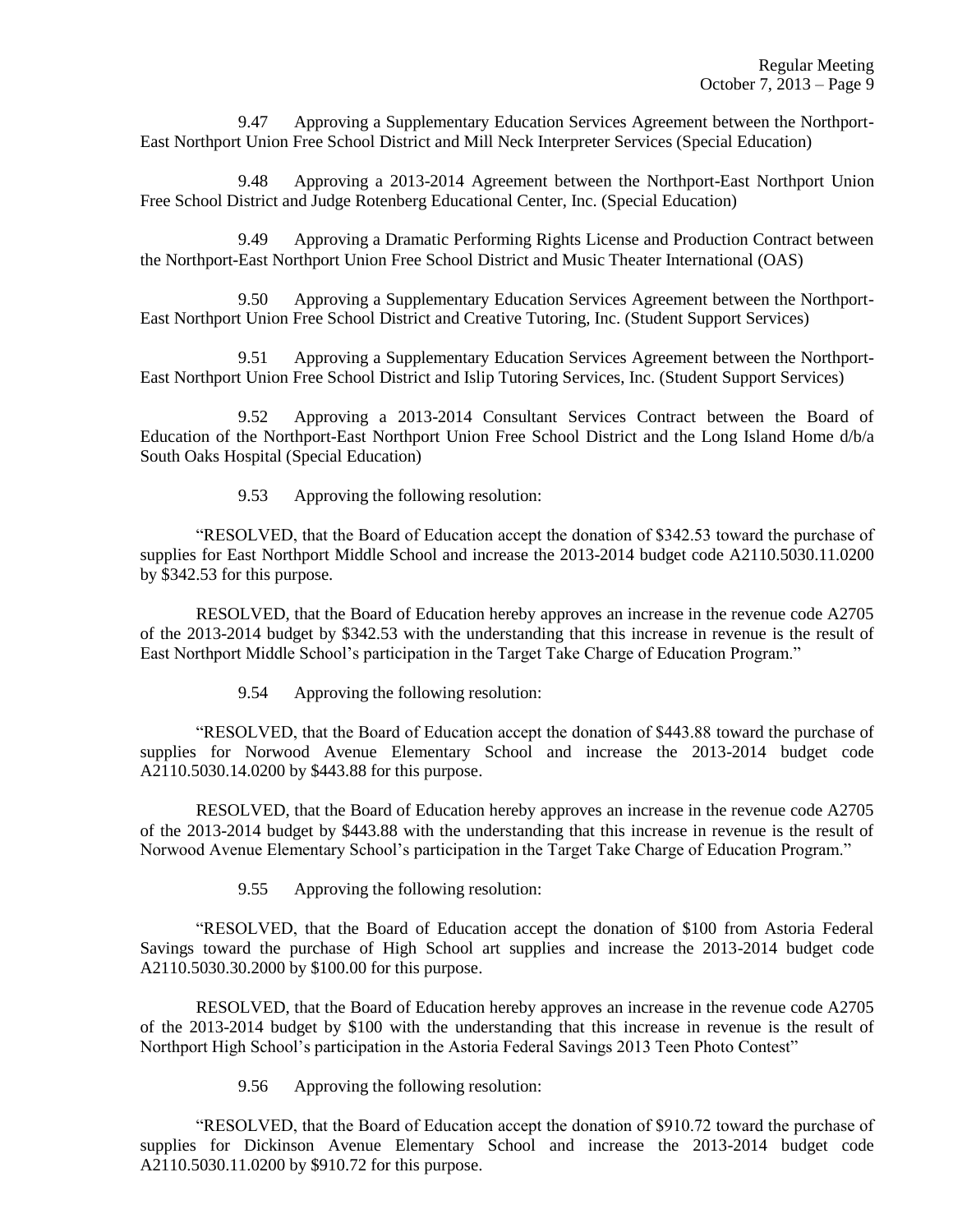RESOLVED, that the Board of Education hereby approves an increase in the revenue code A2705 of the 2013-2014 budget by \$910.72 with the understanding that this increase in revenue is the result of the Dickinson Avenue Elementary School participation in the Stop and Shop A+ Bonus Bucks Program"

9.57 Approving the following resolution:

"RESOLVED, that the Board of Education accept the donation of \$510.38 toward the purchase of supplies for Dickinson Avenue Elementary School and increase the 2013-2014 budget code A2110.5030.11.0200 by \$550.71 for this purpose.

RESOLVED, that the Board of Education hereby approves an increase in the revenue code A2705 of the 2013-2014 budget by \$510.38 with the understanding that this increase in revenue is the result of Dickinson Avenue Elementary School's participation in the Target Take Charge of Education Program."

9.58 Approving the following resolution:

"RESOLVED, that the Board of Education hereby gratefully accepts a donation of \$1,140 from Northport-East Northport residents whose names are more fully set forth in the attached document, for registration fees for Northport High School Music Students participation in the New York State School Music Association Conference and increase the 2013-2014 budget code A2110.4010.30.2100 by \$1,140 for this purpose.

BE IT RESOLVED, that the Board of Education hereby approves an increase in the revenue code A2705 of the 2013-2014 budget by \$1,140 with the understanding that this increase in revenue is the result of donations from Northport-East Northport residents."

9.59 Approving the following resolution:

"RESOLVED, that the Board of Education accept the donation of \$983.83 toward the purchase of supplies for Fifth Avenue Elementary School and increase the 2013-2014 budget code A2110.5030.12.0200 by \$983.83 for this purpose.

RESOLVED, that the Board of Education hereby approves an increase in the revenue code A2705 of the 2013-2014 budget by \$983.83 with the understanding that this increase in revenue is the result of the Fifth Avenue Elementary School participation in the Target Take Charge of Education Program."

9.60 Approving the following resolution:

"RESOLVED, that the Board of Education accept the donation of \$51.71 toward the purchase of supplies for Fifth Avenue Elementary School and increase the 2013-2014 budget code A2110.5030.12.0200 by \$51.72 for this purpose.

RESOLVED, that the Board of Education hereby approves an increase in the revenue code A2705 of the 2013-2014 budget by \$51.71 with the understanding that this increase in revenue is the result of the Fifth Avenue Elementary School participation in ScoutIt Shoparoo School Fundraising."

Vote on Trustee Maloney's motion to approve all items under 8. and 9., including Supplemental items 8.01.1 (Schedule A #66-74), 8.01.2 (Schedule B #22-30) and 8.05 (Indemnification Resolution) was unanimously carried by those present.

## 10. SUPERINTENDENT' REPORT – FOR INFORMATION ONLY

10.01 Schedule H – Use of Facilities